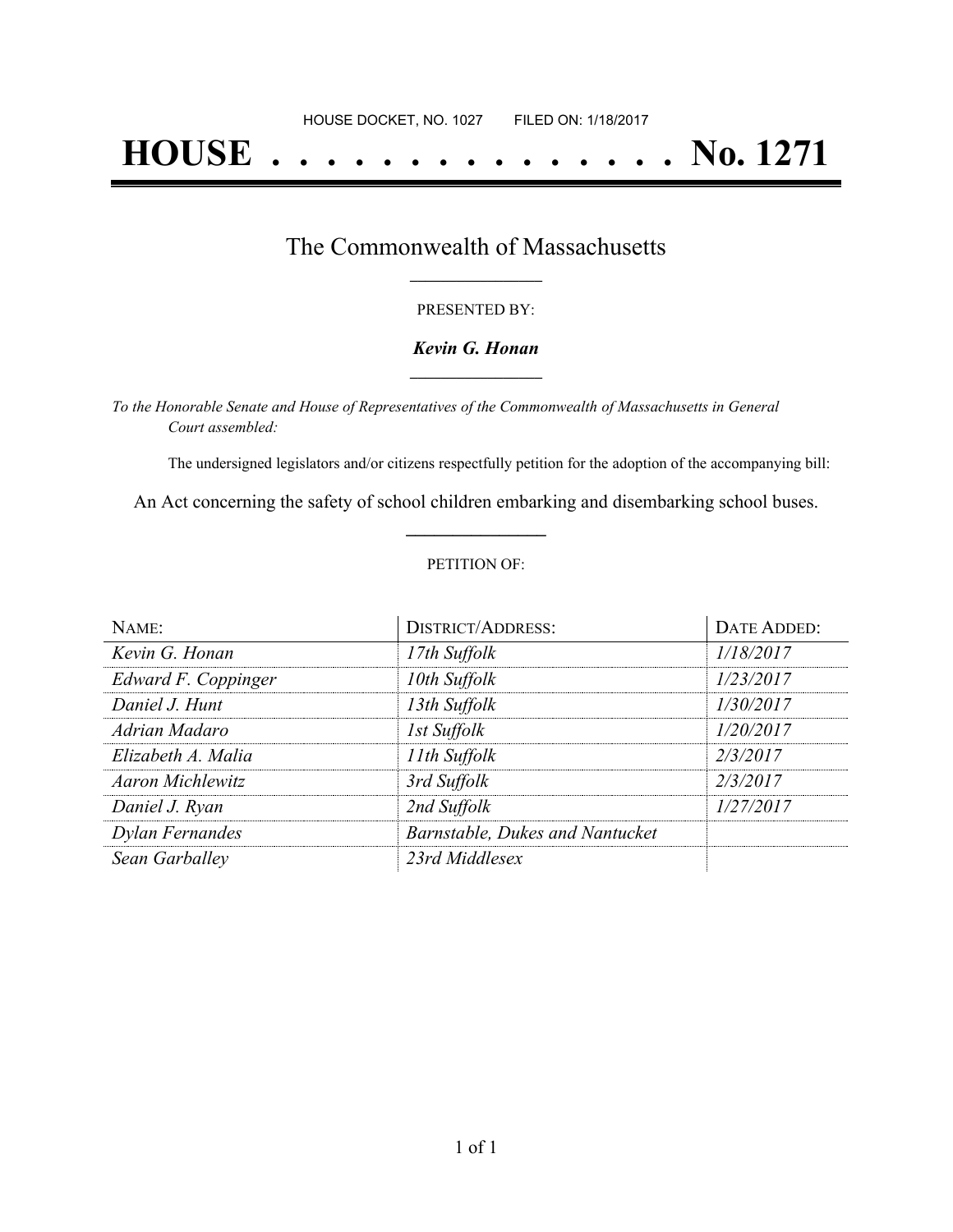## **HOUSE . . . . . . . . . . . . . . . No. 1271**

By Mr. Honan of Boston, a petition (accompanied by bill, House, No. 1271) of Kevin G. Honan and others relative to the safety of school children embarking and disembarking school buses. Public Safety and Homeland Security.

## The Commonwealth of Massachusetts

**In the One Hundred and Ninetieth General Court (2017-2018) \_\_\_\_\_\_\_\_\_\_\_\_\_\_\_**

**\_\_\_\_\_\_\_\_\_\_\_\_\_\_\_**

An Act concerning the safety of school children embarking and disembarking school buses.

Be it enacted by the Senate and House of Representatives in General Court assembled, and by the authority *of the same, as follows:*

| SECTION 1. Section 14 of Chapter 90 of the General Laws is hereby amended by |  |
|------------------------------------------------------------------------------|--|
|                                                                              |  |

2 inserting after section 14B the following section:-

3 Section 14C. (a) As used in this section, the following words shall have the following

4 meanings:

 "School bus violation detection monitoring system," a camera system that shall monitor and detect motor vehicles overtaking or passing school buses when said buses are stopped and displaying front and rear alternating flashing red signal lamps as provided in section 7B, and which has been stopped to allow pupils to alight from or board the same.

 "School bus violation detection monitoring system," shall be a system with 2 or more camera sensors and computers that produce live digital and recorded video and 2 or more film or digital photographic still images of each motor vehicle at the time it is used or operated in a manner that is in violation of section 14.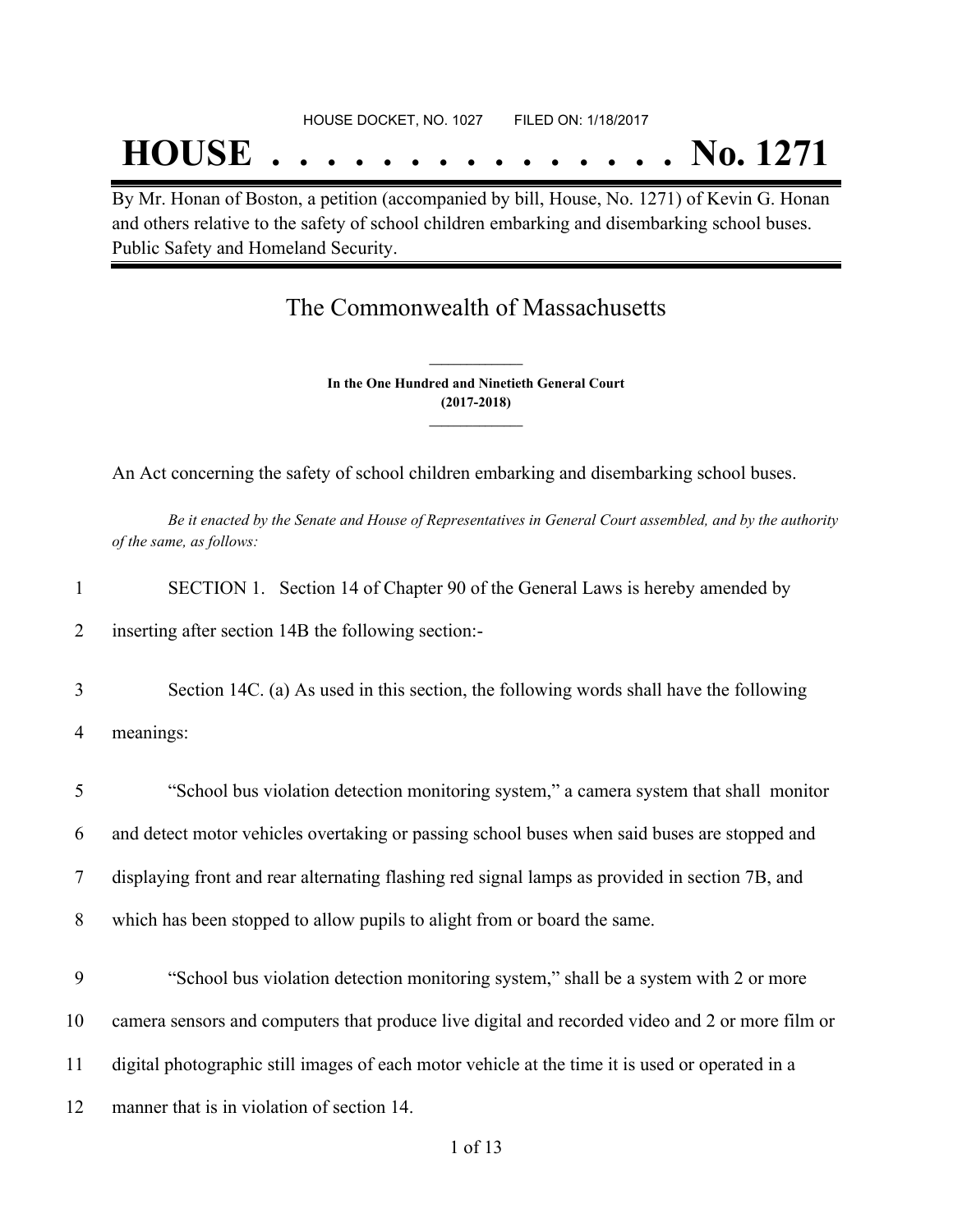"Stop arm traffic control sign," a stop sign mounted on a mechanical arm installed on a school bus which is deployed when a school bus is stopped to allow pupils to alight from or board the same and notify motorists when they are required to stop and when they can proceed.

 "Violation," the failure of an operator of a motor vehicle to fully stop when approaching a school bus which has stopped to allow pupils to alight from or board the same and deployed its stop arm traffic control sign.

 (b) (1) Notwithstanding any general or special law to the contrary, a city or town may install and operate live digital video school bus violation detection monitoring systems for the purposes of enforcing violations against the registered owner of a motor vehicle whose vehicle failed to stop for a school bus when required to do so pursuant to this section. Such systems shall be limited to monitor and detect violations of motorists failing to stop for a school bus.

 (2) All systems installed for use under this section shall produce an evidence file that includes a live digital video image viewable remotely, a recorded image of the license plate and shall be able to record the date, time and location of the vehicle committing the violation.

 (3) Recorded video images and still photographic images shall record the rear or front of the motor vehicle, with at least 1 photographic image and 1 recorded video image clearly recording the motor vehicle immediately before the violation and at least 1 photographic image and 1 recorded video image recording the motor vehicle committing the violation. At least 1 photographic image and 1 recorded video image shall clearly identify the license plate of the motor vehicle.

 (4) To the extent practicable, a school bus violation detection monitoring system shall use necessary technologies to ensure that photographs or recorded video images produced by the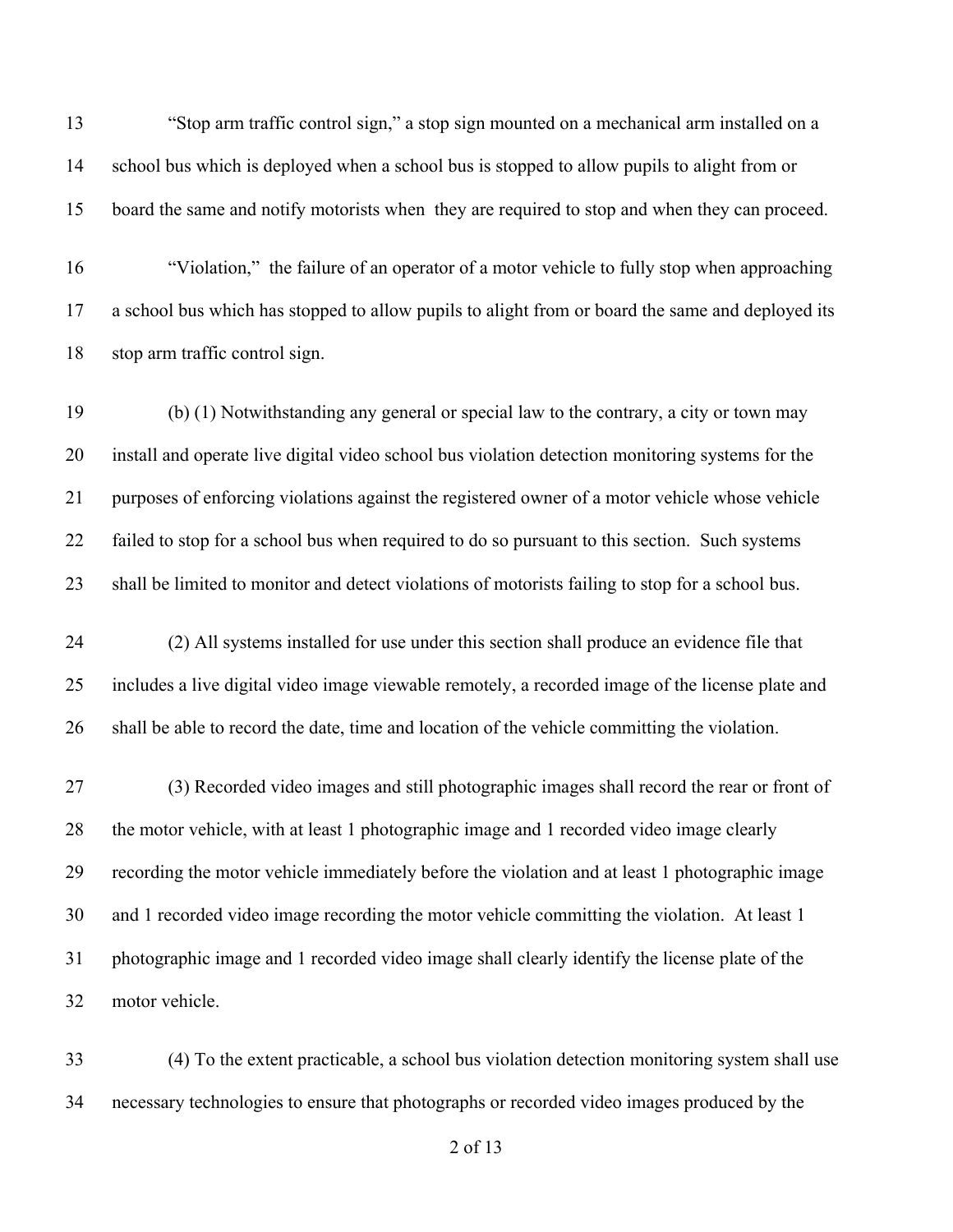school bus violation detection monitoring system shall not include a frontal view photograph or video image that identifies the operator, the passengers, or the contents of the vehicle; provided, however, no notice of liability issued under this section shall be dismissed solely because a photograph or recorded video image allow for the identification of the operator, passengers, or contents of a vehicle as long as a reasonable effort has been made to comply with this paragraph.

 (5) A school bus installed with a school bus violation detection monitoring system shall post warning signage indicating the use of such system. The signage shall remain on each bus as long as a school bus violation detection monitoring system is in operation.

 (6) A penalty imposed for a violation of this section shall not be considered a criminal conviction and shall not be considered a surchargeable offense pursuant to section 113B of chapter 175; provided, however, the violation shall be noted on the registered owner's driving record.

 (7) The fines contained in this section for a failure to stop for a school bus shall be applied whether the violation is detected through the use of a school bus violation detection monitoring system or by a police officer on scene who issues a written citation to the operator of the motor vehicle. Pursuant to the provisions of section 2 of chapter 280, all fines imposed for a violation of failing to stop for school bus that is detected by a school bus violation detection monitoring system or by a police officer who cites the operator in hand shall be paid over to the treasury of the city or town where the offense was committed.

 (8) A city or town may enter into an agreement with a private vendor or manufacturer, pursuant to the provisions of chapter 30B, to provide a school bus violation detection monitoring system and evidence file processing services on each bus within its fleet whether owned or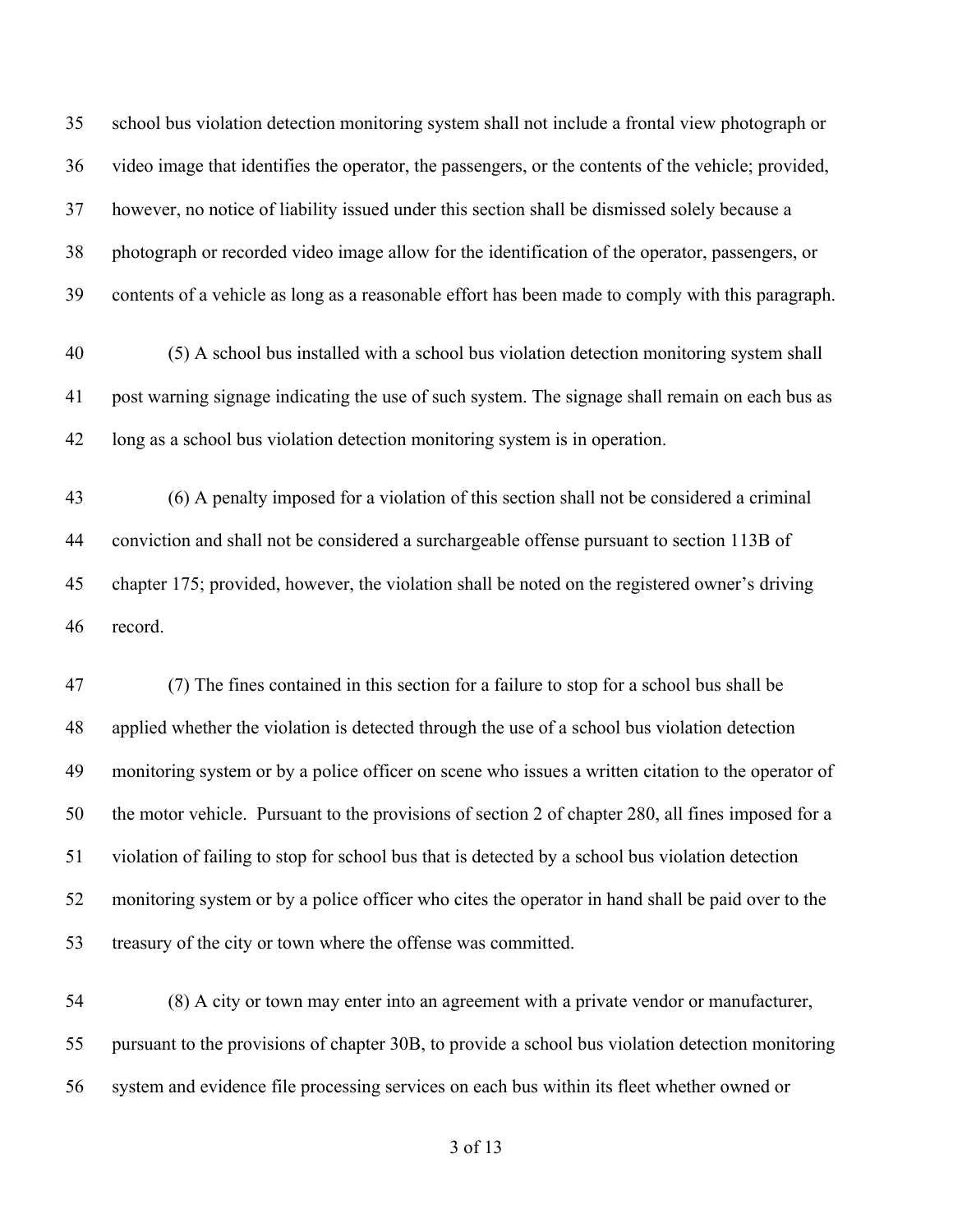leased, up to and including the installation, operation, monitoring, evidence file preparation and maintenance of such systems. An agreement pursuant to this section shall take effect upon its acceptance by a municipality or district, such acceptance shall be in a municipality, by a vote of the legislative body, subject to the charge of the municipality, or, in a district, by a vote of the district at a district meeting. Compensation paid to the manufacturer or vendor of the school bus violation detection monitoring system shall not be based upon the revenue generated by the use of such systems. The compensation paid to the manufacturer or vendor of the equipment shall be based upon the value of the equipment installed and the recurring services provided in support of the school bus violation detection monitoring systems including processing of evidence files, cost of the technology provided and maintenance of such technology.

 (9) A city or town shall provide reimbursement of expenses to the private vendor or manufacturer for the installation, operation and maintenance of the school bus violation detection monitoring systems in operation and acknowledged by an agreement between the private vendor and the city or town. Unless modified by an agreement with a city or town, reimbursement shall be made from ticket revenue proceeds incurred under this section only if received as currently allocated under the laws of the Commonwealth for said citations so as to eliminate any cost to the city or town for installation, operation and maintenance of the school bus violation detection monitoring systems in its municipality. Such reimbursement shall be made to the private vendor or manufacturer within 45 days following the submittal of request for cost reimbursement.

 (c) (1) An evidence file of the alleged violation shall be forwarded to the chief of police of the municipality, or a designee of the chief, who is trained to observe and detect a violation of this section. The officer shall issue a citation if satisfied that a violation was committed and the vehicle committing such violation can be identified from its registration plate. A certificate, or a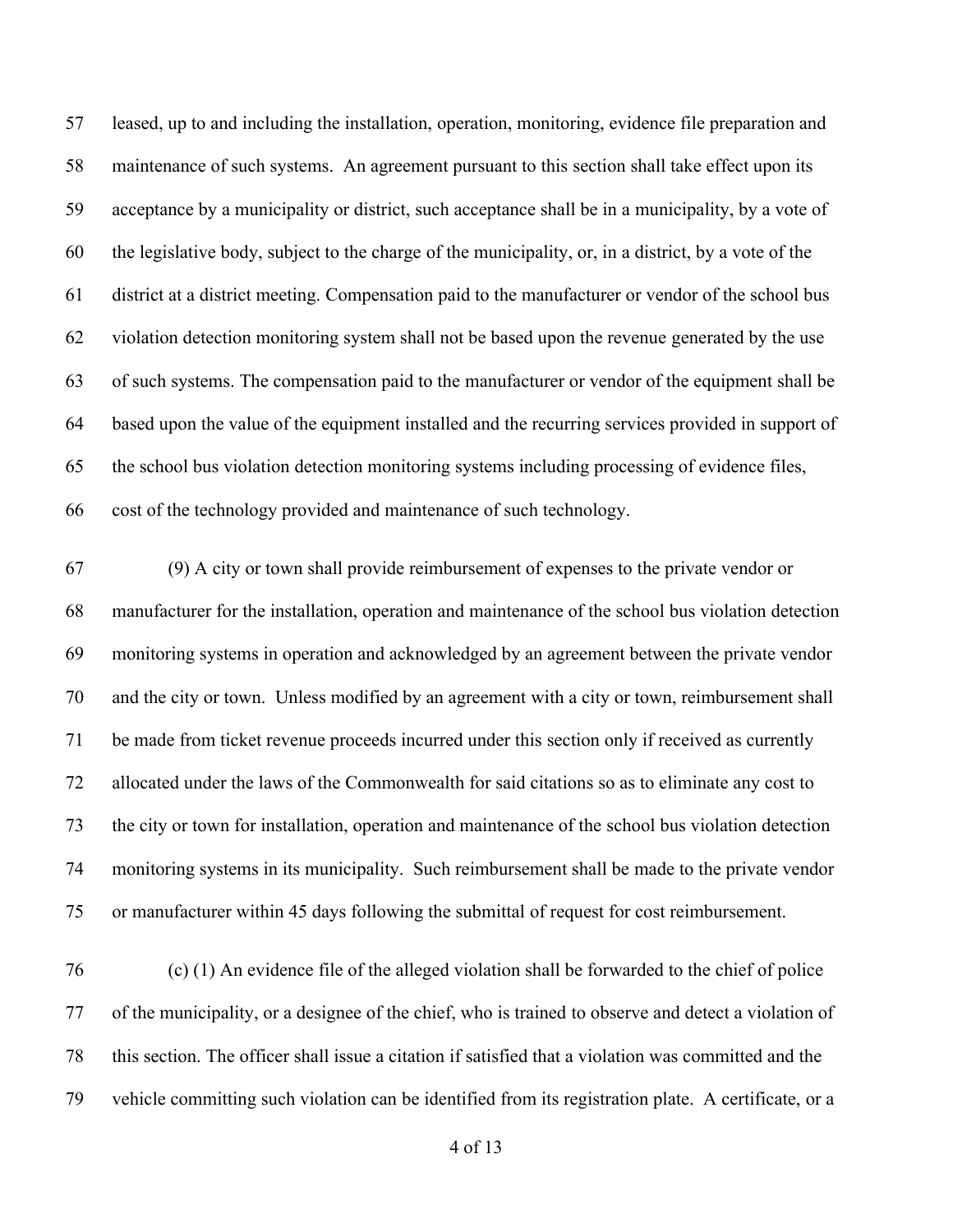facsimile thereof, sworn to or affirmed by a police officer or other law enforcement officer authorized to issue motor vehicle citations, stating that based upon inspection of the evidence file produced by a school bus violation detection monitoring system, the vehicle was in violation of this section, shall be prima facie evidence of the facts contained therein. A recorded video images or still photographic images produced by a school bus violation detection monitoring system evidencing the violation shall be available for inspection in any proceeding to adjudicate the liability for a violation pursuant tothis section.

 (2) In all proceedings of violations pursuant to this section, the registered owner of the motor vehicle shall be primarily responsible, except as otherwise provided in this section. In the event the registered owner of the vehicle operated in violation of this section was not the operator of the vehicle at the time of the violation, the registered owner of the vehicle shall assume liability for the violation by paying the fine or defend the violation pursuant to the procedures established for violations pursuant to this section. A vehicle owned or leased to a corporation that is identified by a school bus violation detection monitoring system shall be primarily responsible for a violation pursuant to this section even if a person who normally operates the vehicle for the corporation denies operating the vehicle at the time of the violation; provided, however, no entry shall be made on the person's driving record.

 (3) A penalty imposed may, if so provided in writing, be increased by up to 33 1/3% if the penalty remains unpaid in excess of 45 days after a citation has been issued consistent with the procedures established in this section and there has been no request for a hearing under paragraph (3) of subsection (d).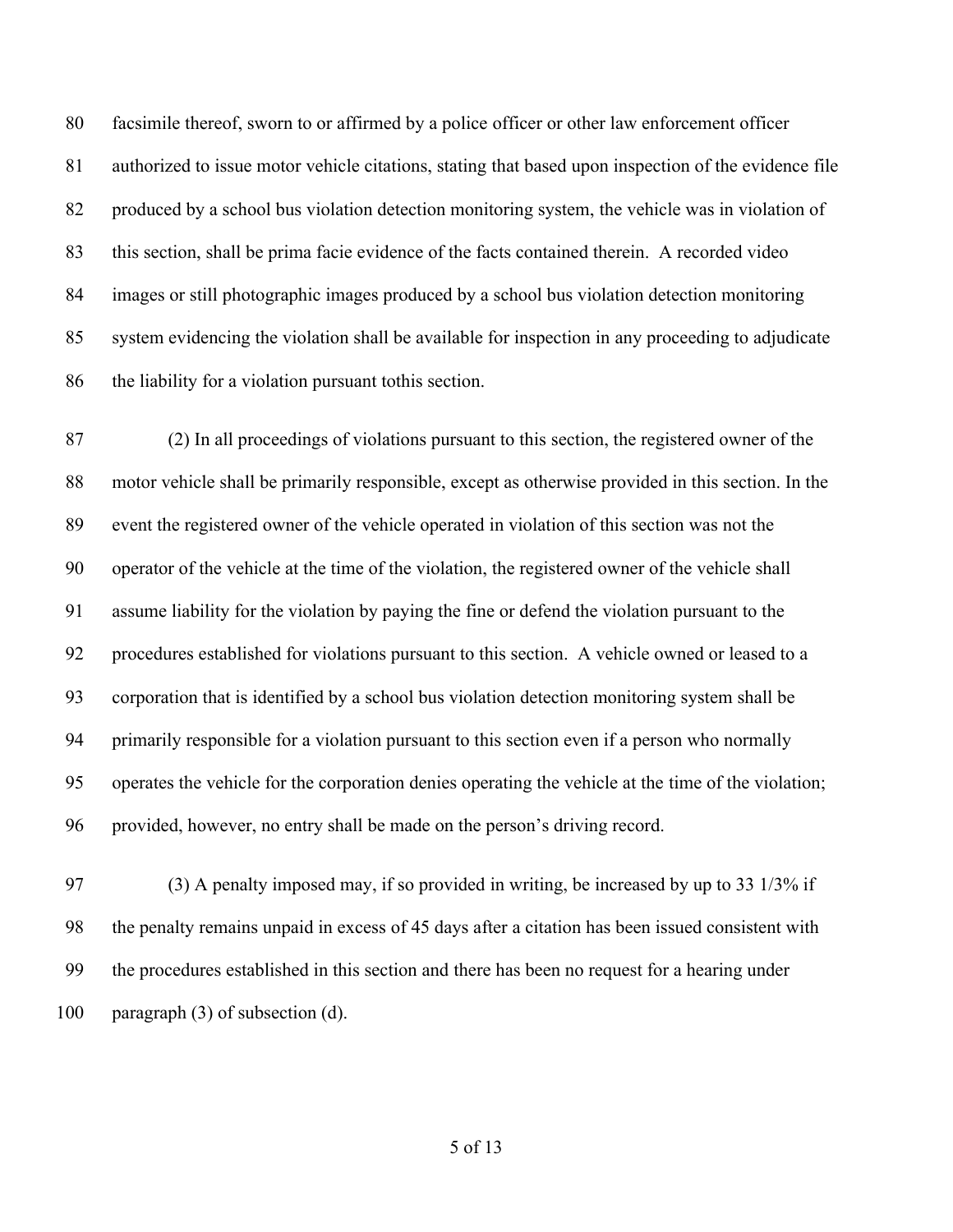(d) (1) Upon the determination of a violation through the use of a school bus violation detection monitoring system, the chief of police of the city or town, or a designee of the chief, shall issue to the registered owner of the vehicle a citation. The citation shall include, but not be limited to, the following information: (i) the name and address of the the registered owner of the motor vehicle; the registration number and state of issuance of the registration number of the vehicle involved in the violation; the date, time and location of the violation; the specific violation charged; the amount of the penalty for the violation; and the date by which the penalty shall be paid; (ii) a copy of 2 or more still photographs or microphotographs showing the vehicle committing the violation; (iii) a copy of the certificate or affidavit of the police officer under paragraph (1) of subsection (c); (iv) a statement that recorded video images and photographic images are evidence of a violation of section 14; (v) instructions for the return of the citation notice including, but not limited to the following text:- "This notice and the required payment may be returned in person, by mail, or by a duly authorized agent. A hearing to contest liability may be obtained upon the written request of the registered owner. Failure to pay the penalty or to contest liability within 30 days of issuance of this notice is an admission of liability and may result in a default judgment being entered against the owner to whom the violation has been issued and non-renewal or suspension of the license to drive and the certificate of registration of the registered owner."; (vii) a statement explaining the procedure to adjudicate the violation by mail under paragraph (6); and (viii) a statement explaining the procedure for the violator to access and view the digital video or other recorded images showing the vehicle in violation. The citation shall require the registered owner to pay the fine amount issued pursuant to this section or appear before the parking clerk not later than 30 days after the date the citation was mailed to the registered owner. Citations shall be mailed by first class mail, post marked no later than 14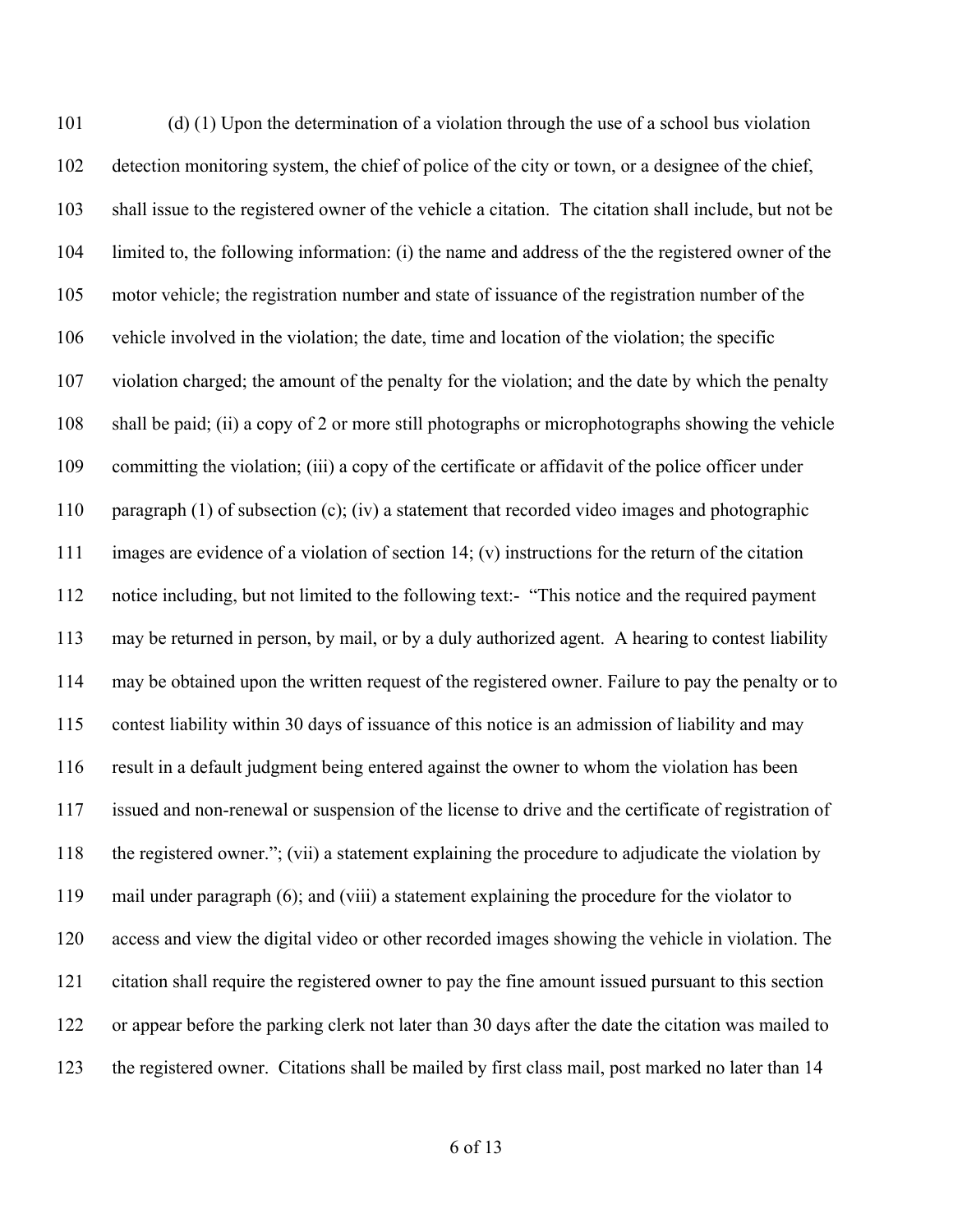days after the date of the alleged violation, inclusive of sundays and legal holidays. The citation shall be mailed to the address of the registered owner on record with the registry of motor vehicles, or, in the case of a motor vehicle registered under the laws of another state or 127 jurisdiction, at the address of the registered owner on record with the official in the state or other jurisdiction having charge of the registration of the vehicle. If the address is unavailable in the case of a motor vehicle registered under the laws of another state or jurisdiction, the chief of police, or a designee, shall mail the citation to the official in the state or other jurisdiction having charge of the registration of the vehicle. The citation shall be considered sufficient notice, and a certificate of the chief of police, or a designee, mailing the citation stating that it has been mailed in accordance with this section shall be deemed prima facie evidence thereof and shall be admissible in any judicial or administrative proceeding as to the facts contained therein.

 The chief of police, or designee, shall retain and safely preserve a copy of the citation and shall at a time no later than the beginning of the next business day after mailing to the registered owner, deliver a copy of the citation to the parking clerk. The parking clerk shall maintain a docket of allissued citations. The date of issuance shall be the date of mailing. The police officer issuing the citation shall certify that the evidence obtained from the school bus violation detection monitoring system was sufficient to demonstrate a violation of this section. Such certification shall be sufficient in all proceedings pursuant to this section to justify the entry of a default judgment in all cases where the citation is not answered within the time period permitted under this section.

 (2) A person issued a citation may pay the fine by appearing before the parking clerk, or his designee, and admit to theviolation, either personally, through a duly authorized agent, or by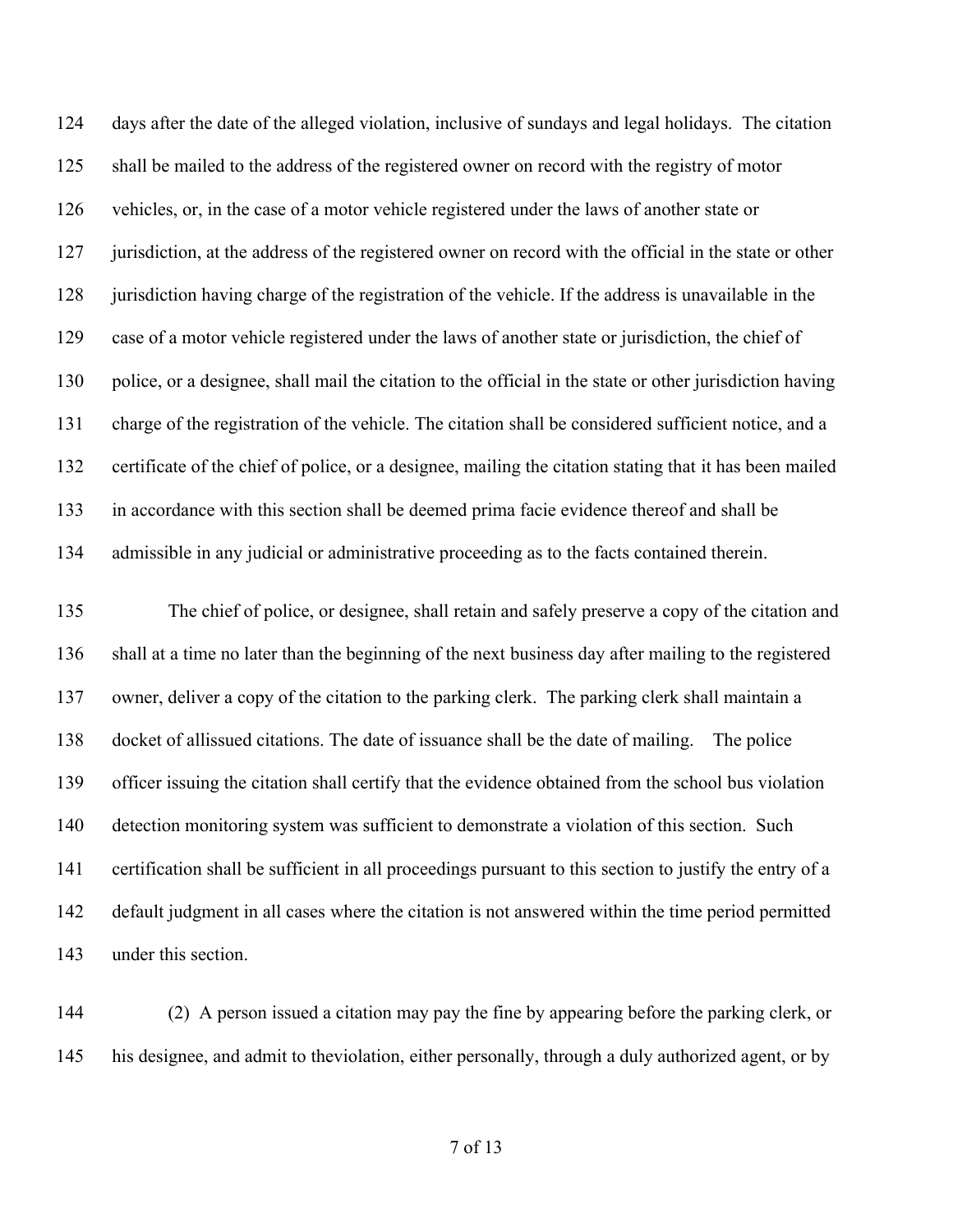mailing to the parking clerk the fine. Payment of the penalty established shall operate as a final disposition of the case.

 (3) If the person requests a hearing to contest liability of the citation, the parking clerk shall forthwith schedule the matter before a hearing officer. The hearing officer shall be the parking clerk, or a designee, of the city or town in which the violation occurred. Written notice of the date, time and place of the hearing shall be sent by first-class mail to the registered owner. The hearing shall be informal, the rules of evidence shall not apply and the decision of the hearing officer shall be final subject to judicial review as provided by section 14 of chapter 30A. Within 21 days of the hearing, the hearing officer shall send by first class mail to the registered owner the decision of the hearing officer, including the reasons for the outcome.

 (4) A person issued a citation may, without waiving his right to a hearing before the parking clerk or hearing officer, and also without waiving judicial review under section 14 of chapter 30A, challenge the validity of the citation and receive a review and disposition of the violation from the parking clerk or a hearing officer by mail. The registered owner may, upon receipt of the citation, send a signed statement explaining his objections to the violation notice as well as signed statements from witnesses, police officers, government officials and any other relevant parties. Photographs, diagrams, maps and other documents may also be sent with the statements. Any statements or materials sent to the parking clerk for review shall include the name and address of the person as well as the citation number and the date of the violation. The parking clerk or hearing officer shall, within 21 days of receipt of this material, review the material and dismiss or uphold the violation and notify, by mail, the registered owner of the disposition of the written review. If the outcome of the written review is adverse to the registered owner, the parking clerk or hearing officer shall include the reasons for the outcome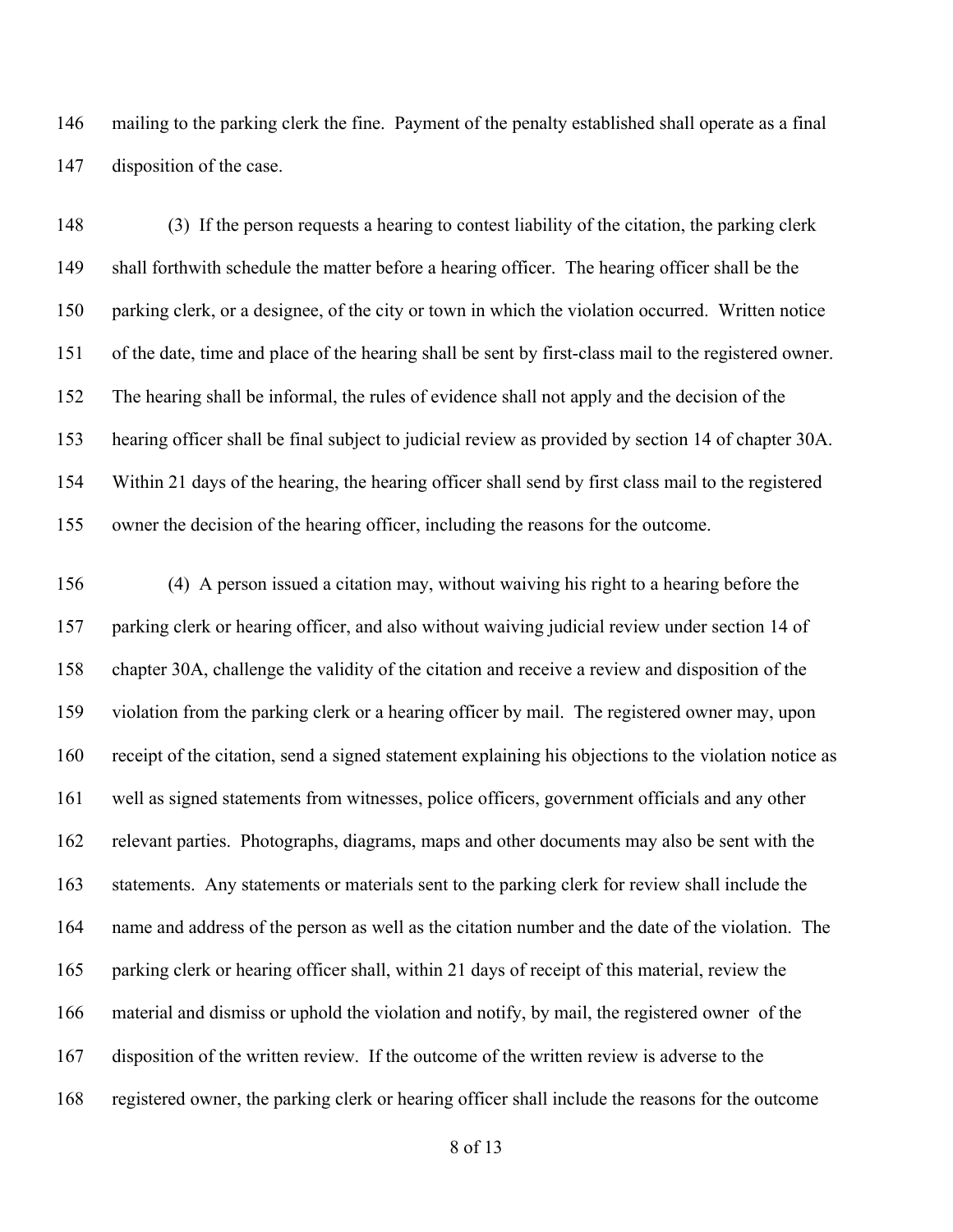on the notice. The review and disposition handled by mail shall be informal, the rules of evidence shall not apply, and the decision of the parking clerk or hearing officer based upon the written materials shall be final, unless the owner invokes the hearing provisions under this section or judicial review under section 14 of chapter 30A. (5) A person who violates this section shall be punished by a fine of not less than \$250; and for a second offense by a fine of not less than \$500 nor more than \$1,000; and for a third or subsequent offense by a fine of not less than \$1,000 nor more than \$2,000. (6) If a person fails to pay the fine or fails to receive a favorable adjudication of the hearing from a hearing officer and fails to pay the fine within 30 days of the date that the hearing officer has mailed notice of the decision of the hearing officer, the parking clerk shall notify the registrar of motor vehicles, who shall place the matter on record. Upon notification to the registrar of 2 or more citations under this section from the parking clerk of the city or town, the registrar shall not issue or renew or may suspend the license to operate a motor vehicle of the registered owner or motor vehicle registration of the registered owner until after notification from the parking clerk of each city or town, from whom the registrar received notification, that all fines, taxes and penalties owed by the owner under this section have been disposed of in accordance with law. Upon such notification to the registrar, an additional charge of \$20 payable to the registrar but collected by the city or town, and an additional charge of \$20 payable to and collected by the city or town, shall be assessed against the registered owner of the motor vehicle. It shall be the duty of the parking clerk to notify the registrar forthwith that the case has been so disposed; provided, however, certified receipt of full and final payment from the parking clerk of the city or town issuing the violation shall also serve as legal notice to the registrar that the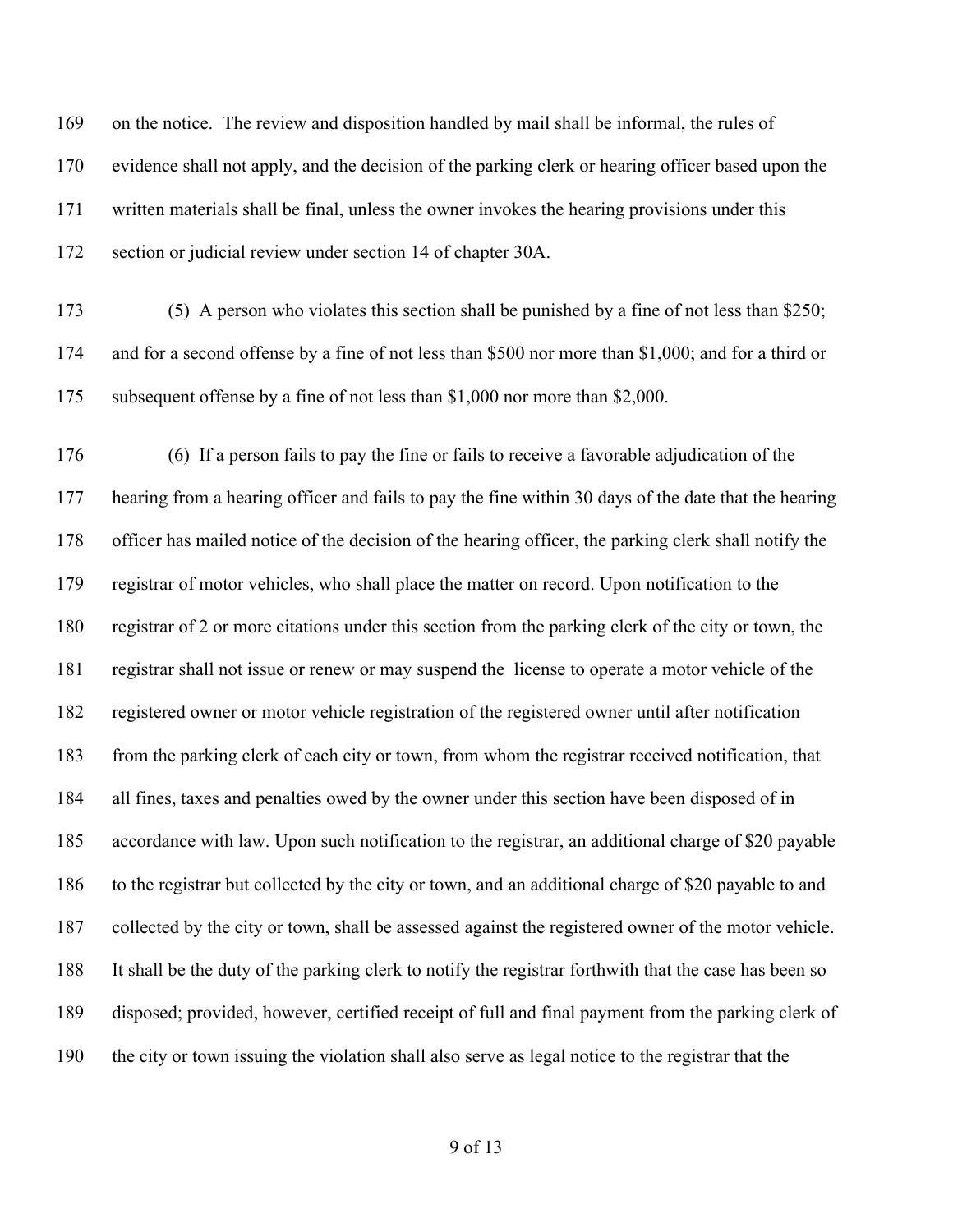violation has been disposed of in accordance with law. The certified receipt shall be printed in a form approved by the registrar of motor vehicles.

 (7) Upon the accumulation by a registered owner of 2 or more outstanding citations under this section on account of violation of this section, the parking clerk of the city or town may notify the chief of police or director of traffic and parking of the city or town that the vehicle bearing the registration to which the notices have been issued shall be removed and stored or otherwise immobilized by a mechanical device at the expense of the registered owner of the vehicle until all fines, taxes and penalties owed by the owner either under this section, or otherwise arising out of the parking or usage of the owner's motor vehicle, have been disposed 200 of in accordance with law. No vehicle shall be removed, stored, or otherwise immobilized unless 201 the registered owner of the motor vehicle shall have received 10 days prior notification by mail 202 that the motor vehicle may be removed, stored, or immobilized without further notification. It shall be sufficient for the parking clerk to mail, postage prepaid, the notification to the last known address of the registered owner. It shall be sufficient for the parking clerk, in the case of a motor vehicle registered in another state or jurisdiction, to mail notification to the official in the state or jurisdiction having charge of the registration of the motor vehicle.

 (8) Except as expressly provided, all proceedings based on evidence produced by a school bus violation detection monitoring system shall follow the procedures of this section. Notwithstanding the installation and use of a live digital video school bus violation detection monitoring system on a school bus, a trained police officer, in whose presence a motorist fails to stop for a stopped school bus as required under section 14, may issue a citation at the scene to the operator of such vehicle for such violation pursuant to section 14. An owner of a vehicle shall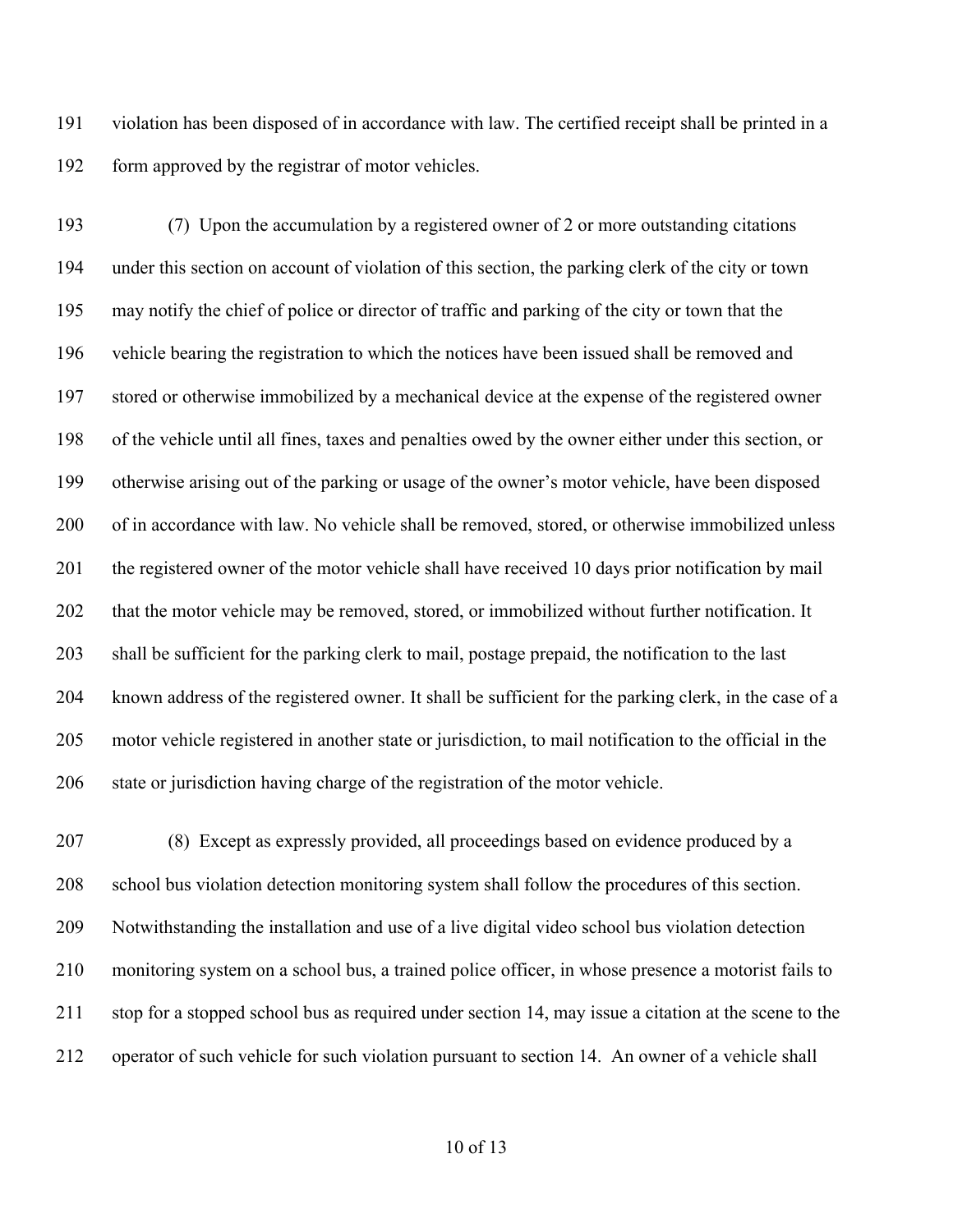not be liable for a citation as a result of a school bus violation detection monitoring system if the operator of the vehicle was cited directly by a police officer at the scene of the violation

 (9) An owner to whom a citation has been issued shall not be liable for a violation of this section (a) if the violation was necessary to allow the passage of an emergency vehicle; (b) if the violation was necessary in order to protect the property or person of another; (c) if the violation was incurred while participating in a funeral procession; (d) if the violation was incurred during a period of time in which the motor vehicle was reported to the police department of any state, city or town as having been stolen and had not been recovered before the time the violation occurred; (e) if the operator of the motor vehicle was convicted of the underlying violation under a citation issued in accordance with section 2 of chapter 90C; (f) if the violation was necessary to comply with an order of a law enforcement officer or a flagger directing traffic flow; or (g) if the vehicle was subject to the exceptions granted to an authorized emergency vehicle under section 7B of chapter 89. An owner disputing a violation under this subsection shall, within 30 days of issuance of the notice, provide the parking clerk with an affidavit signed under the pains and penalties of perjury in a form approved by the parking clerk, as provided for in clause (vii) of paragraph (1) of this subsection, stating the following: (1) the reason for disputing the violation; (2) the full legal name and address of the registered owner of the motor vehicle; (3) the names and addresses of all witnesses supporting the registered owner's defense and the specifics of their knowledge; and (4) where applicable, the signed statements from witnesses. The affidavit shall be filed with the request for a hearing.

 (e)(1) Other than for purposes of enforcement of a violation of this section or for purposes of a registered owner defending a violation of this section, recorded video images and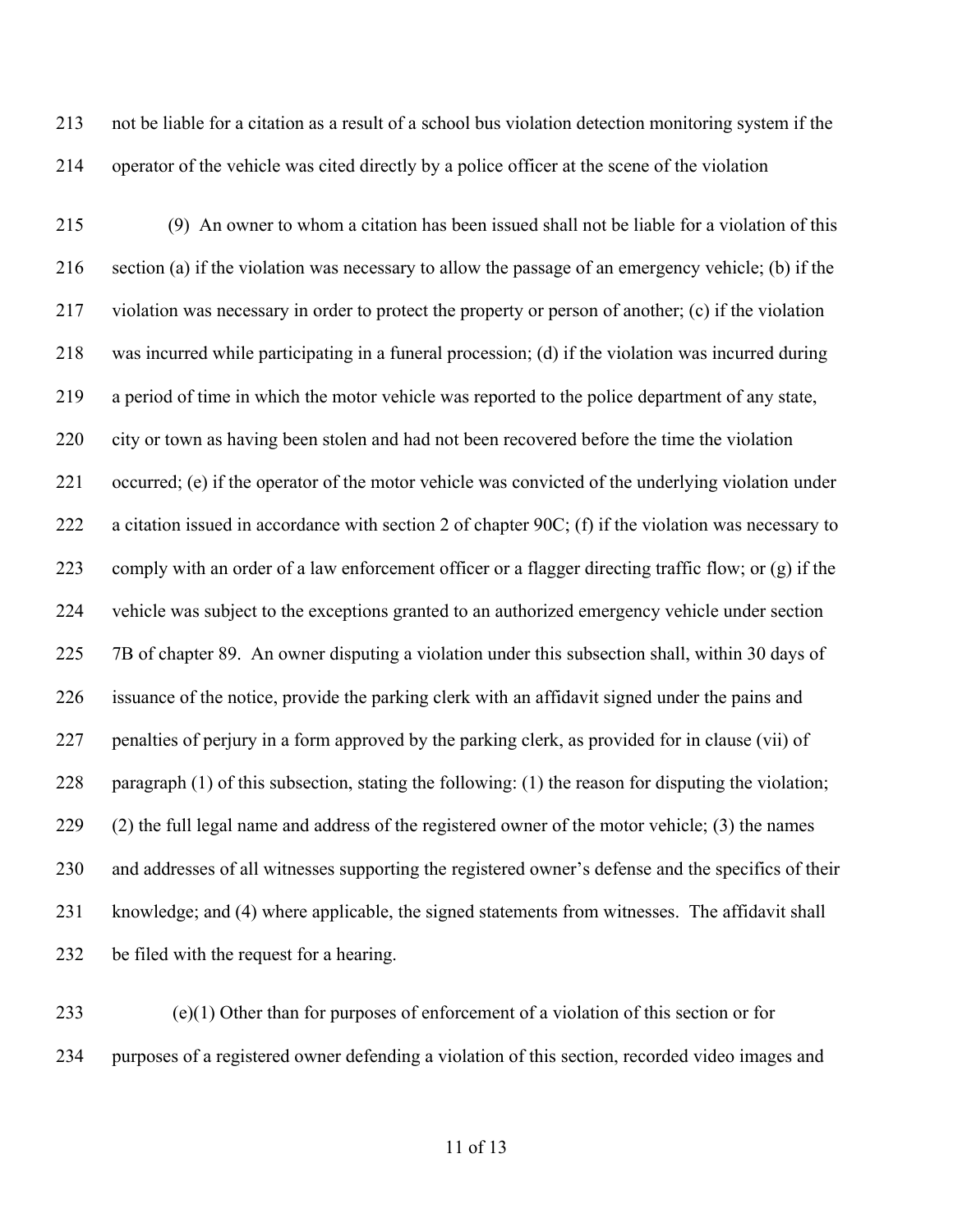photographs taken or created under this section may only be obtained under an order by a court of competent jurisdiction.

 (2) All recorded video images and other photographic information obtained through the use of school bus violation detection monitoring systems authorized in this section that do not 239 identify a violation shall be destroyed by a city, town, school department or vendor within 30 days of the date the image was recorded, unless otherwise ordered by a court of competent jurisdiction. All photographic and other recorded information that identifies a violation shall be destroyed within 1 year of final disposition of proceedings related to the enforcement or defense of a violation, unless otherwise ordered by a court of competent jurisdiction. Each city, town, school department, and vendor under agreement utilizing 1 or more school bus violation detection monitoring systems shall file notice attested under penalties of perjury annually within 246 30 days of the close of the fiscal year with Massachusetts Department of Transportation that such records have been destroyed in accordance with this paragraph. All recorded video, audio and other photographic information, however stored or retained, which is obtained through a school bus violation detection monitoring system are the property of the municipality under agreement with a vendor and shall not be used by a vendor for any other purposes. Upon the expiration of an agreement authorized under this section, all of such video, audio, and other photographic information shall be delivered within 30 days to the particular municipality, unless otherwise ordered by a court of competent jurisdiction.

 (3) The administrator of the school bus violation detection monitoring system within any city or town accepting this section shall submit an annual report to the Massachusetts Department of Transportation regarding the use and operation of the school bus violation detection monitoring system. The report shall include, but not be limited to, the following: data